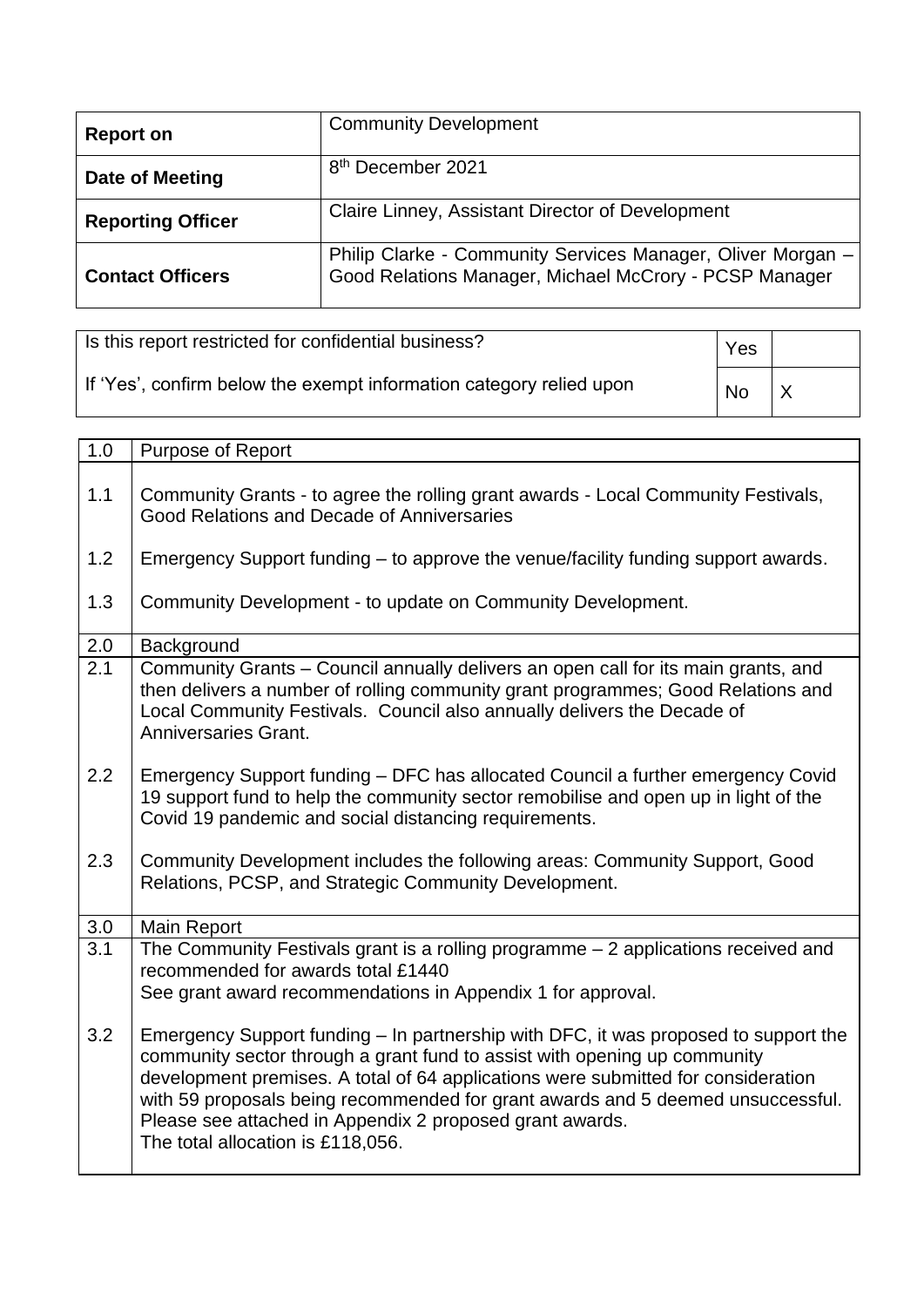|     | The total budget from DFC was £134,621, engagement on the allocation of the                                                           |
|-----|---------------------------------------------------------------------------------------------------------------------------------------|
|     | remainder of the budget will take place with the funder.                                                                              |
| 3.3 | <b>Community Development</b>                                                                                                          |
|     | <b>Community Support</b><br>The Community Support team is currently working with groups to develop activity and<br>development plans. |
|     | <b>Good Relations</b><br>Good Relations is continuing to deliver the Plan for 2021 – 2022.                                            |
|     | Peace IV Local Action Plan – the programme Is being completed. Final claims and<br>queries are being resolved with the funder SEUPB.  |
|     | The extension to the programme has been agreed to June 2022. This will allow<br>completion of the towns shared space project.         |
|     | PCSP-Ongoing as guided by the PCSP Partnership.                                                                                       |
| 4.0 | <b>Other Considerations</b>                                                                                                           |
| 4.1 | <b>Financial &amp; Human Resources Implications</b>                                                                                   |
|     | <b>Community Festival awards £1,440</b>                                                                                               |
|     | Emergency Support funding –venue/facility funding support awards £118,056                                                             |
|     | <b>Professional Support</b><br>None                                                                                                   |
| 4.2 | <b>Equality and Good Relations Implications</b><br>None                                                                               |
| 4.3 | <b>Risk Management Implications</b><br>None                                                                                           |
| 5.0 | <b>Recommendation(s)</b>                                                                                                              |
| 5.1 | Community Grants - to agree the rolling grant awards - Local Community Festivals                                                      |
| 5.2 | Emergency Support funding – to approve the venue/facility funding support awards.                                                     |
| 5.3 | Community Development - to update on Community Development.                                                                           |
| 6.0 | <b>Documents Attached &amp; References</b>                                                                                            |
|     | Appendix 1 Good Relations and Local Community Festivals Grant Awards                                                                  |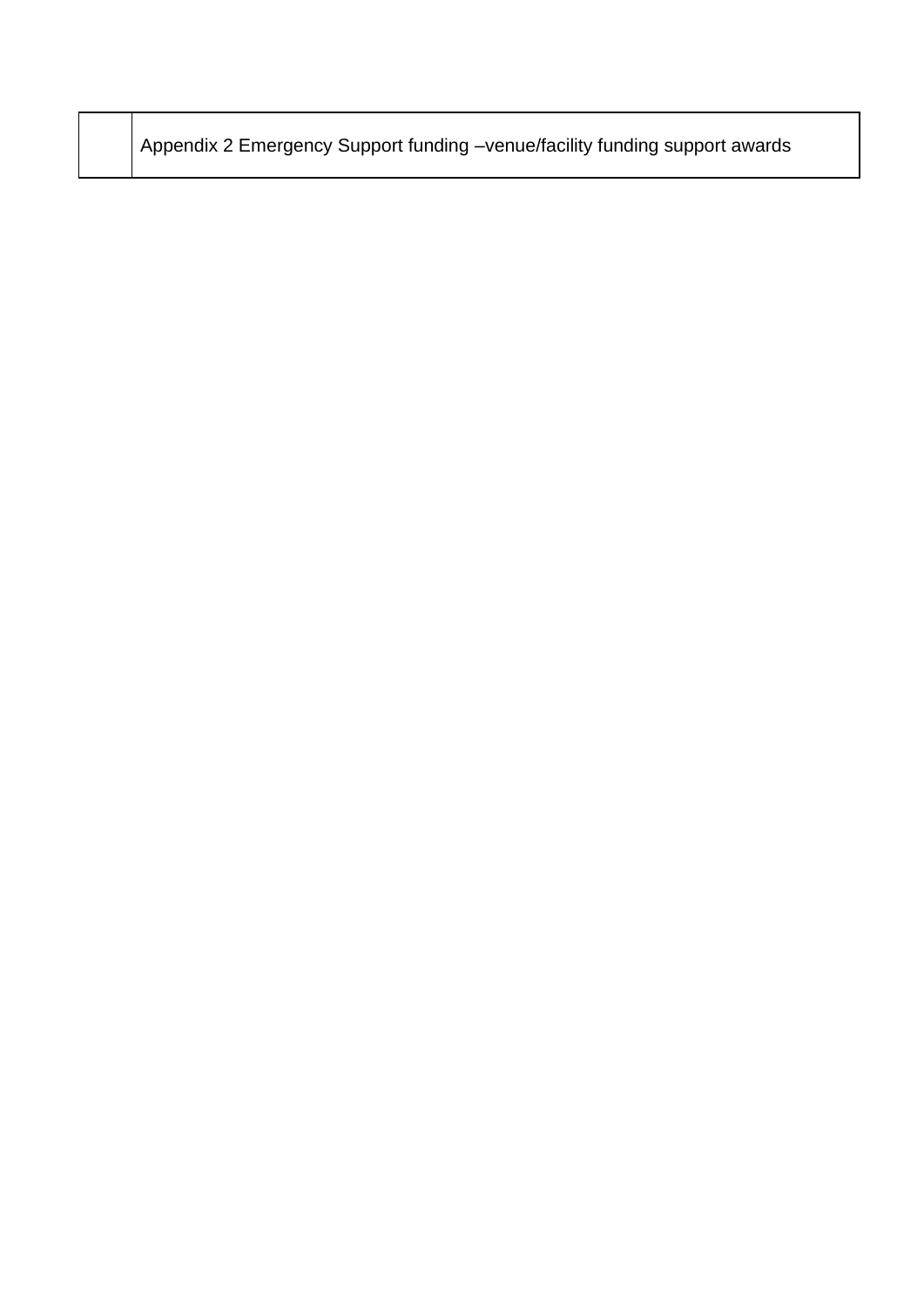## **Appendix 1**

## **Community Festivals December 2021 (Maximum £1200)**

| <b>No</b> | <b>Organisation Name</b> | Aim   | <b>Title Of Event/project</b> | <b>Band</b> | Requested     | Awarded              |
|-----------|--------------------------|-------|-------------------------------|-------------|---------------|----------------------|
|           | ' Derrylaughan GAC       | Sport | Santa at the Shore            |             | £1,200 £720   |                      |
|           | <b>GAC Greenlough</b>    | Sport | <b>Christmas Market</b>       |             | £1,200   £720 |                      |
|           |                          |       |                               |             |               | Total $\vert$ £1,440 |

| <b>Bands</b> | <b>Score</b> | %    |
|--------------|--------------|------|
|              | 30-39        | 40%  |
| 6            | 40-49        | 50%  |
| 5            | 50-59        | 60%  |
| 4            | 60-69        | 70%  |
| 3            | 70-79        | 80%  |
| 2            | 80-89        | 90%  |
|              | $90+$        | 100% |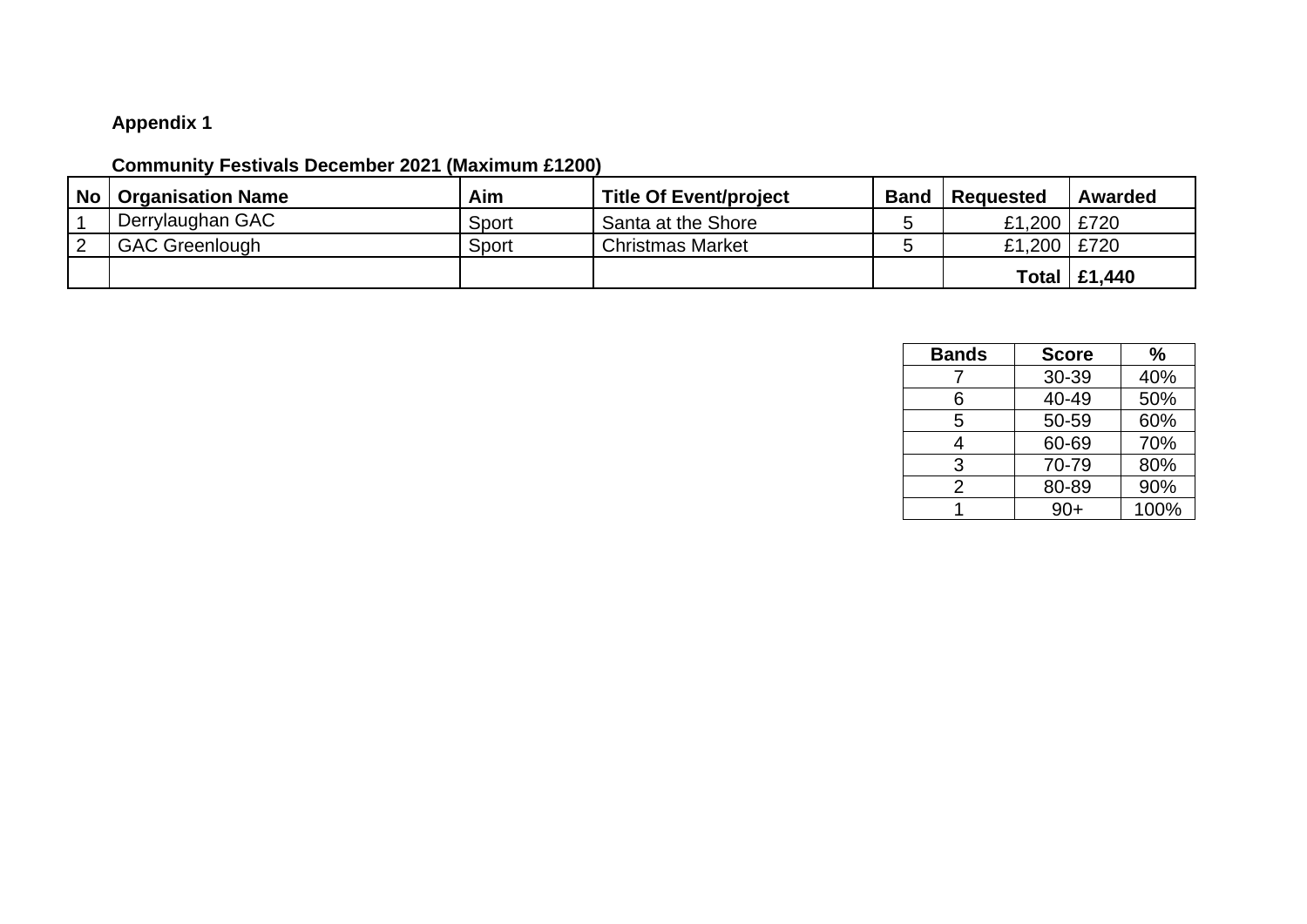## **Appendix 2**

## **Community Development Venues/Facilities Funding Support Awards 2021-2022**

| No             | <b>Organisation Name</b>                    | <b>Title of Event / Project</b>                 | <b>Request</b> | <b>Band</b>    | Award     |
|----------------|---------------------------------------------|-------------------------------------------------|----------------|----------------|-----------|
|                | <b>Apex Music Centre</b>                    | PA system & equipment                           | £2,839.00      | $\overline{2}$ | £2,000.00 |
| $\overline{2}$ | Augher St Macartan's GAC                    | Sanitizing locations & signage                  | £3,000.00      | $\mathbf 1$    | £3,000.00 |
| 3              | <b>Aughintober Regeneration</b>             | Equipment (nets & benches)                      | £1,820.00      | $\overline{2}$ | £1,820.00 |
|                | <b>BADGER Brocagh &amp; District Reg Gr</b> | Foldable tables                                 | £2,380.00      | 4              | £1,500.00 |
| 5              | <b>Ballymacall True Blues</b>               | <b>Toilet Refub</b>                             | £3,000.00      | 4              | £1,500.00 |
| 6              | <b>Ballysaggart Area Community Assoc</b>    | Flooring & Kitchen Refurb                       | £3,000.00      | 3              | £2,000.00 |
|                | <b>Bawn Development Assoc</b>               | Internal & external repairs to the Hall         | £3,000.00      | $\overline{4}$ | £1,500.00 |
| 8              | Bovain Cultural Group (Moy)                 | Second hand grade B shipping container          | £3,000.00      | 4              | £1,500.00 |
| 9              | <b>Brocagh Emmetts GFC</b>                  | Changing Rooms / Shower Refurb                  | £10,000.00     | 1              | £3,000.00 |
| 10             | <b>Broughderg Area Development Assoc</b>    | <b>Replacing Heating System</b>                 | £3,000.00      | 1              | £3,000.00 |
| 11             | <b>Caledon Community Centre</b>             | <b>Repainting of Community Facility</b>         | £2,000.00      | 4              | £1,500.00 |
| 12             | <b>Cavanakeeran Community Assoc</b>         | Awing, Seating & Facility Signage               | £3,000.00      | $\mathbf 1$    | £3,000.00 |
| 13             | Coagh & Drummullan Network Group            | Replacement doors & chairs                      | £3,000.00      | 5              | £2,000.00 |
| 14             | <b>Cookstown RBL</b>                        | Tables & chairs / Partition screens             | £3,000.00      | $\mathbf 1$    | £3,000.00 |
| 15             | Craigmore CDA                               | Facility refurb (remove internal wall)          | £3,000.00      | 3              | £2,000.00 |
| 16             | Derrylaughan GAC                            | Facility refurb -doors, toilets, external works | £6,500.00      | $\overline{2}$ | £2,500.00 |
| 17             | <b>Derrytresk Community Projects</b>        | Upgrade of heating system                       | £3,000.00      | 4              | £1,500.00 |
| 18             | Dr Moutray Memorial RBP                     | <b>Disabled Access to Hall</b>                  | £3,000.00      | 4              | £1,500.00 |
| 19             | <b>Drumnacross Guiding Star</b>             | Kitchen upgrade, chairs                         | £3,000.00      | 4              | £1,500.00 |
| 20             | Dungannon Football & Rugby Club             | Commercial dishwasher                           | £2,200.00      | $\overline{4}$ | £1,500.00 |
| 21             | Dungannon RBL                               | Modernisation of toilets(disabled)              | £3,000.00      | 3              | £2,000.00 |
| 22             | Dungannon Silver Band                       | Modernisation of toilets                        | £2,880.00      | 5              | £1,000.00 |
| 23             | Dungannon Swifts FC                         | Cleaning and sanitising equipment               | £2,440.00      | $\overline{2}$ | £2,440.00 |
| 24             | <b>Fairhill Development Assoc</b>           | Health and safety checks and repairs            | £2,900.00      | $\overline{2}$ | £2,500.00 |
| 25             | <b>First Steps Women's Group</b>            | New tables for facility                         | £3,000.00      | $\overline{2}$ | £2,500.00 |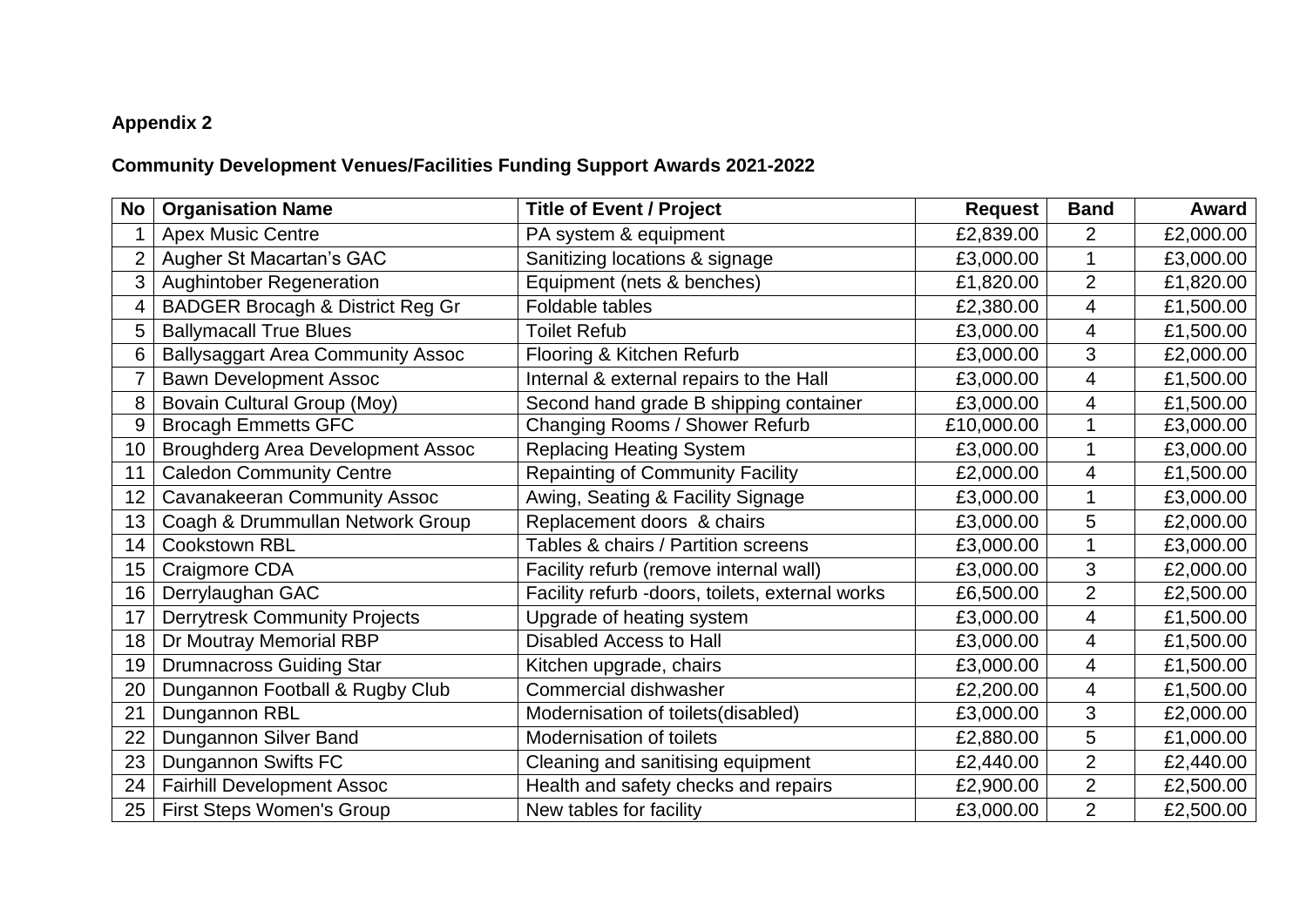| 26 | Fivemiletown Royal British Legion RBL       | Refurb of roof and insulation               | £3,000.00 | $\overline{2}$          | £2,000.00 |
|----|---------------------------------------------|---------------------------------------------|-----------|-------------------------|-----------|
| 27 | <b>Galbally Youth &amp; Community Assoc</b> | Tables & Chairs / Sanitising station        | £3,000.00 | $\mathbf 1$             | £3,000.00 |
| 28 | <b>Greystone Silver Band</b>                | External ground work/disabled               | £3,000.00 | 5                       | £1,000.00 |
| 29 | <b>Kilcronaghan Activity Centre</b>         | Refurb of community space/audiovisual equip | £2,244.00 | $\overline{c}$          | £2,244.00 |
| 30 | <b>Kildress Wolfe Tones</b>                 | External work and equipment                 | £3,000.00 | $\mathbf 1$             | £3,000.00 |
| 31 | <b>Kileeshil Community Centre</b>           | External lighting upgrade                   | £3,000.00 | $\overline{2}$          | £2,500.00 |
| 32 | Killyman St Mary's GAC                      | <b>Toilet refurb</b>                        | £3,000.00 | $\overline{2}$          | £2,500.00 |
| 33 | Kilnaslee Development                       | Tables & chairs                             | £2,978.00 | 5                       | £1,000.00 |
| 34 | Knocknagin Hall Committee                   | Stage curtains                              | £3,000.00 | $\overline{2}$          | £2,500.00 |
| 35 | <b>Lisnagleer Community Group</b>           | Refurb of hall                              | £3,000.00 | 3                       | £2,000.00 |
| 36 | <b>Lissan Hall Committee</b>                | Heating boiler upgrade                      | £3,000.00 | $\overline{\mathbf{4}}$ | £1,500.00 |
| 37 | <b>Loughshore Community Services</b>        | Kitchen equipment/TV                        | £1,450.00 | 3                       | £1,450.00 |
| 38 | Moortown Community Hall Committee           | Kitchen upgrade                             | £3,000.00 | 4                       | £1,500.00 |
| 39 | Moy GAC                                     | External perimeter fencing works            | £3,000.00 | 1                       | £3,000.00 |
| 40 | <b>Moygashel Community Ass</b>              | Internal painting of hall                   | £2,000.00 | 4                       | £1,500.00 |
| 41 | <b>MUVE</b>                                 | External refurb/upgrade                     | £2,000.00 | 3                       | £2,000.00 |
| 42 | Naomh Colum Cille CLG                       | Internal flooring replacement               | £3,000.00 | $\overline{4}$          | £1,500.00 |
| 43 | Newbridge GAC                               | Tables/Chairs/Covid 19 Equip                | £2,800.00 | $\mathbf 1$             | £2,800.00 |
| 44 | O'Donovan Rossa GAC                         | Refurb of toilets                           | £3,000.00 | $\overline{2}$          | £2,500.00 |
| 45 | Pomeroy District Sports & Cultural Assoc    | Replacement of floors                       | £1,996.00 | 5                       | £1,000.00 |
| 46 | <b>Rainey Old Boys</b>                      | Outdoor seating                             | £2,370.00 | 3                       | £2,000.00 |
| 47 | <b>Rock St Patrick's</b>                    | Reception upgrade/ external refurb          | £3,000.00 | 1                       | £3,000.00 |
| 48 | <b>Sandholes Community Group</b>            | Painting of facility                        | £2,350.00 | 4                       | £1,500.00 |
| 49 | Speedwell                                   | External refub and heating upgrade          | £3,000.00 | 3                       | £2,000.00 |
| 50 | St Malachy's GAC Castledawson               | Fitness equipment                           | £3,000.00 | 4                       | £1,500.00 |
| 51 | <b>St Martin's GAC Desertmartin</b>         | Industrial cleaner/partition net            | £3,000.00 | $\overline{2}$          | £2,500.00 |
| 52 | St Mary's Parochial Hall Stewartstown       | Sanitiser, signage and screens              | £1,900.00 | $\overline{\mathbf{4}}$ | £1,500.00 |
| 53 | <b>TABBDA</b>                               | Kithchen equipment                          | £2,802.00 | $\mathbf 1$             | £2,802.00 |
| 54 | <b>Tamnamore Community Dev Assoc</b>        | Painting refurb                             | £1,000.00 | $\overline{2}$          | £1,000.00 |